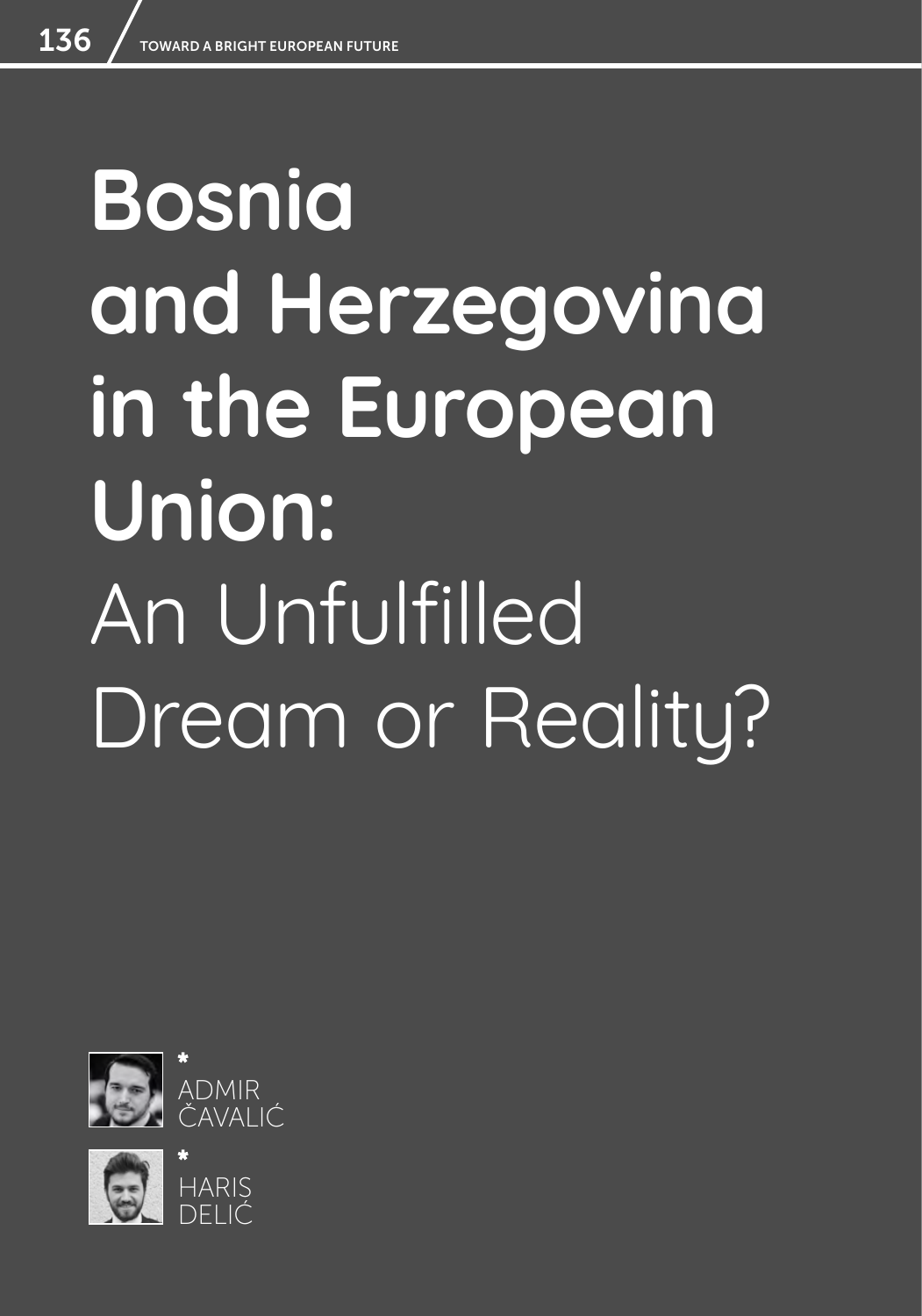**OPEN CONCRETE 15, 2016, Bosnia**<br>
and Herzegovina (B&H) sub-<br>
mitted their application for<br>
membership in the European<br>
Union (EU). It seemed at the<br>
time that this could result in candidate staand Herzegovina (B&H) submitted their application for membership in the European Union (EU). It seemed at the tus, especially given that neighboring countries such as Croatia, Montenegro, Serbia, or Northern Macedonia were granted candidate status within two years of applying. However, almost six years after applying for membership, Bosnia and Herzegovina has not received candidate status, setting a record in the length of waiting for it.

In May 2019, the European Commission (EC) adopted Opinion on Bosnia and Herzegovina's application for Membership of the European Union and pointed out that the said state will need to fundamentally improve its legislative and institutional framework to ensure it meets the fourteen priorities (including Rule of Law, Public Administration Reform, Fundamental Rights, and Democracy).

Bosnia and Herzegovina is a country with a very complex system of government – entities, districts, ten cantons, a certain number of cities, and municipalities. Therefore, decision-making procedures are very slow and complex and require compromises, which ultimately results in the fact that out of all priorities set by the EU for Bosnia and Herzegovina's membership after submitting the application, only one has been fully implemented, and a few have been partially met, and there are no indications of any activities to fulfill others.

At the same time, while the country's path to the European Union appears to be completely blocked, the country is in its greatest crisis since the signing of the Dayton Peace Agreement in 1995 which ended the bloody war in Bosnia and Herzegovina. Decisionmaking by the state government is stopped,

99 BOSNIA AND HERZEGOVINA IS A COUNTRY WITH A VERY COMPLEX SYSTEM OF GOVERNMENT – ENTITIES, DISTRICTS, TEN CANTONS, A CERTAIN NUMBER OF CITIES, AND MUNICIPALITIES

different types of blackmail are used by some of the politicians with separatist tendencies to achieve different political goals (especially when voting for certain laws such as The Election Law<sup>1</sup>), and it seems that membership in the EU has never been less likely, as well as all the benefits that it brings for a country like this.

The possibility of Bosnia and Herzegovina's membership in the European Union in the future will depend on how to resolve the current crisis now.

Meanwhile, the presence of the EU is paramount for peace and stability in the Western Balkans, as well as long-term prosperity. Brussels' bureaucratic institutions are,

<sup>1</sup> Find out more at: [https://faktor.ba/vijest/ucjene-cov](https://faktor.ba/vijest/ucjene-covicevog-hns-a-ili-izborni-zakon-ili-herceg-bosna-ovo-su-zakljucci/154056)[icevog-hns-a-ili-izborni-zakon-ili-herceg-bosna-ovo](https://faktor.ba/vijest/ucjene-covicevog-hns-a-ili-izborni-zakon-ili-herceg-bosna-ovo-su-zakljucci/154056)[su-zakljucci/154056](https://faktor.ba/vijest/ucjene-covicevog-hns-a-ili-izborni-zakon-ili-herceg-bosna-ovo-su-zakljucci/154056) [in Bosnian]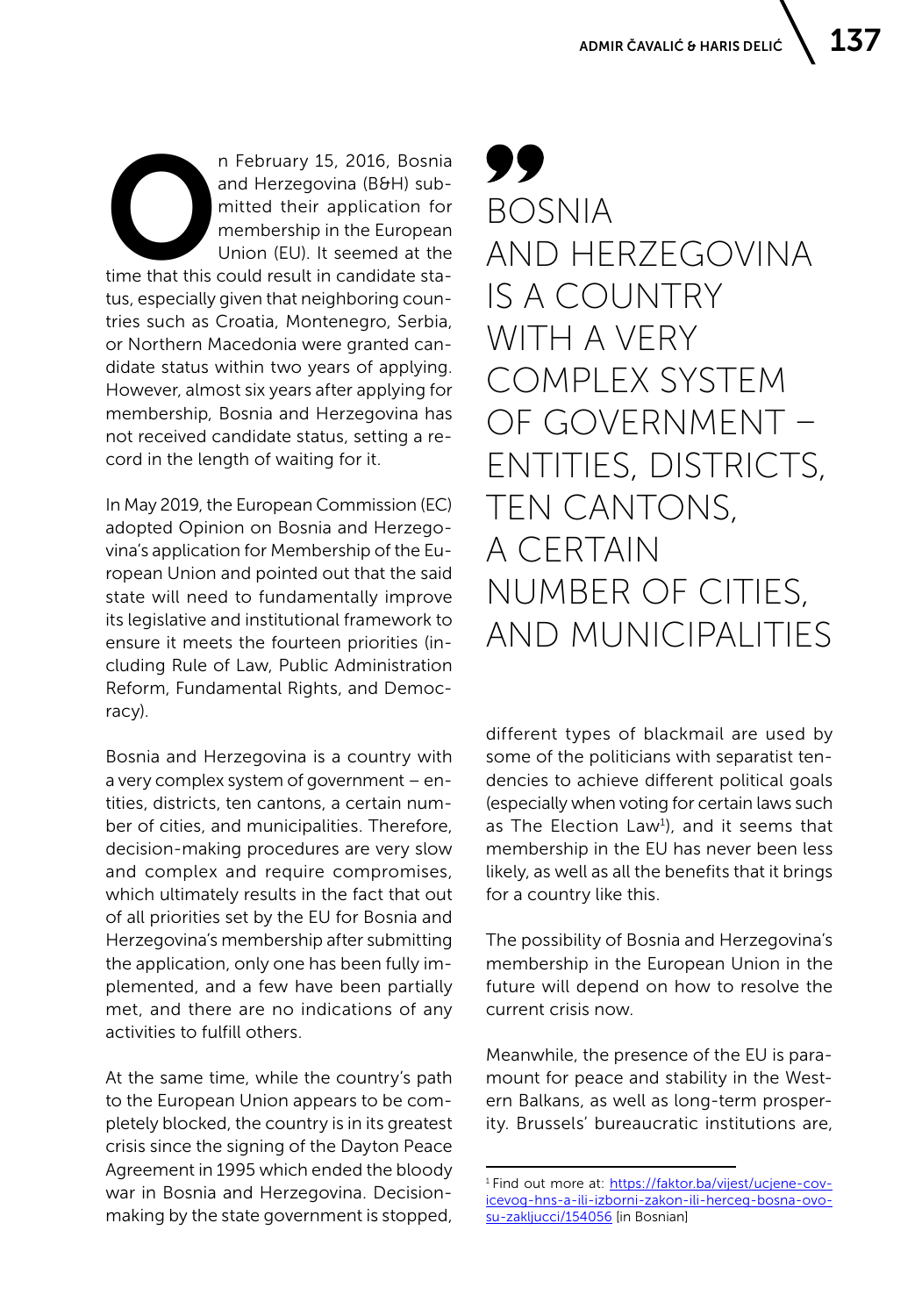paradoxically, welcome in an area without developed institutions and the rule of law.

## EU ENLARGEMENT PROCESS

One of the key reasons for the creation of the European Union in the 1950s was the promotion of peace, progress, and European values on the continent. Any country in Europe can apply for membership of the European Union, while meeting the accession criteria known as the Copenhagen Criteria<sup>2</sup>. These criteria were established by the Copenhagen European Council in 1993 and supplemented by the Madrid European Council in 1995<sup>3</sup>.

The strengthening of the cooperation between member states allows to intensify the enlargement process. There were seven phases of enlargement until now. The countries considered to be the founders of the EU (Belgium, France, Germany, Italy, Luxembourg, and the Netherlands) joined in 1973, in the first phase of enlargement, followed by Denmark, the United Kingdom, and Ireland. Then, in 1981, Greece joined; in 1986, Portugal and Spain; in 1995, Austria, Finland, and Sweden.

The largest enlargement of the European Union took place in 2004, when it was joined by the Czech Republic, Cyprus, Estonia, Hungary, Latvia, Lithuania, Malta, Poland, Slovakia, and Slovenia. In 2007, Bulgaria and Romania became member states, and the last enlargement took place in 2013, when Croatia joined the EU. Thus, the European Union has expanded from 6 to 28 member states and today stretches from the Atlantic to the Black Sea and covers a population of 500 million people. In a referendum held in 2016, the United Kingdom decided to leave

99 THE PATH TO EU MEMBERSHIP IS VERY COMPLEX AND IMPLIES THAT COUNTRIES WISHING TO BE MEMBERS MUST SHOW THAT THEY ARE CAPABLE OF BEING PART OF THE EU

the European Union (also known as 'Brexit'), so that today there are 27 member states (EU-27)4. This is the first and only case so far that a member state has left the Union.

However, the path to EU membership is very complex and implies that countries wishing to be members must show that they are capable of being part of the EU, i.e., that they have great support from citizens, and that they politically, legally, and technically meet EU standards and norms. The path to membership implies three phases, and the next phase can be passed only when all the conditions from the previous phase are met. Once reforms and negotiations are completed with the consent of both sides, a candidate country can join the EU only if all member states agree.

<sup>2</sup> [https://www.parlament.ba/Content/Read/125?title=Put](https://www.parlament.ba/Content/Read/125?title=Put-do-%C4%8Dlanstva-u-Evropskoj-uniji)[do-%C4%8Dlanstva-u-Evropskoj-uniji](https://www.parlament.ba/Content/Read/125?title=Put-do-%C4%8Dlanstva-u-Evropskoj-uniji) [in Bosnian]

<sup>&</sup>lt;sup>3</sup> Find out more about the Copenhagen criteria at: [https://](https://ec.europa.eu/neighbourhood-enlargement/enlargement-policy/glossary/accession-criteria_hr ) [ec.europa.eu/neighbourhood-enlargement/enlarge](https://ec.europa.eu/neighbourhood-enlargement/enlargement-policy/glossary/accession-criteria_hr )[ment-policy/glossary/accession-criteria\\_hr](https://ec.europa.eu/neighbourhood-enlargement/enlargement-policy/glossary/accession-criteria_hr ) 

<sup>4</sup> Find out more about Brexit at: [https://www.investopedia.](https://www.investopedia.com/terms/b/brexit.asp ) [com/terms/b/brexit.asp](https://www.investopedia.com/terms/b/brexit.asp )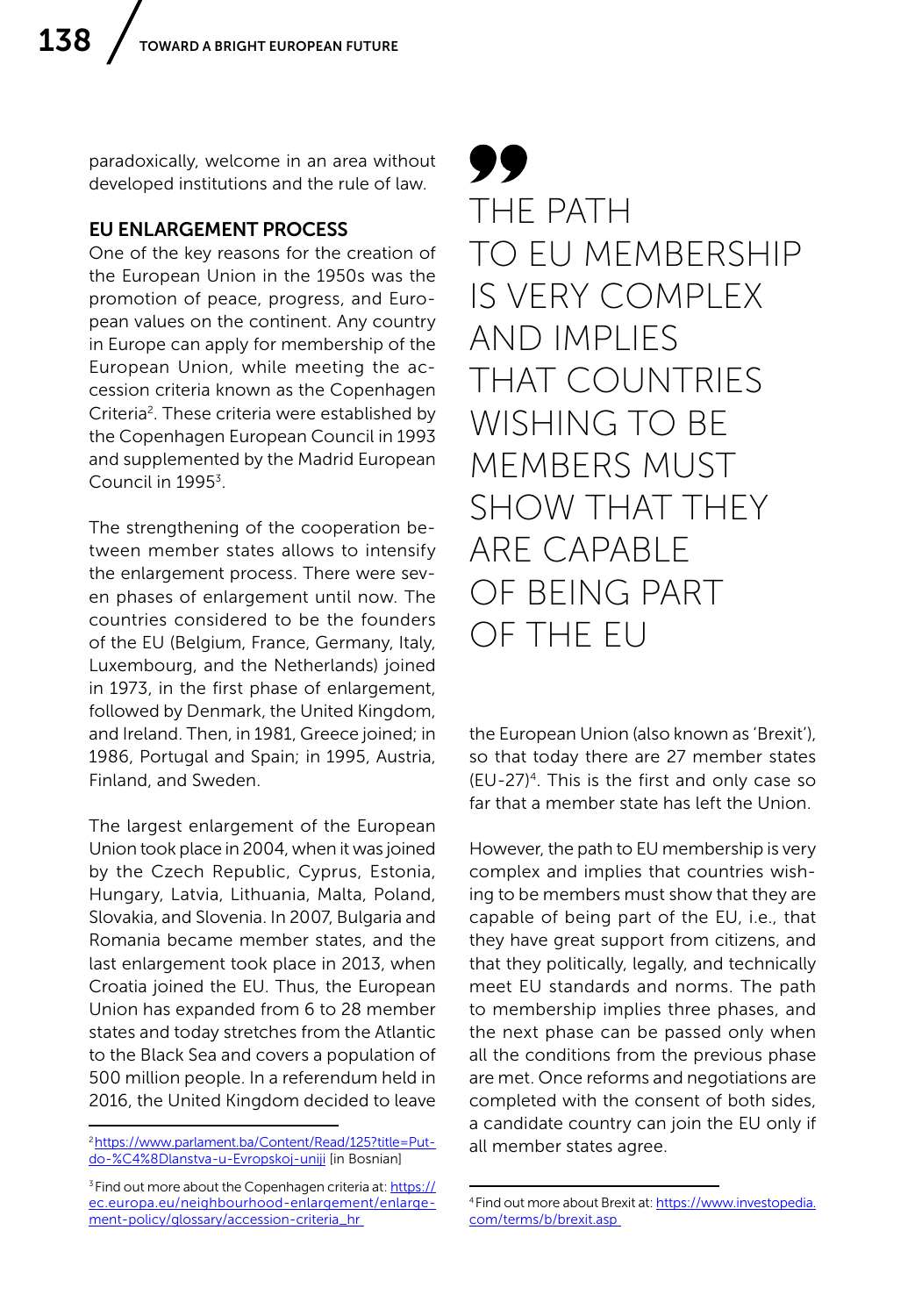99 FULL MEMBERSHIP WAS NEVER A REASONABLY REALISTIC AND PRAGMATIC GOAL, AS TURKEY HAS ALWAYS DEVIATED IN TERMS OF LIBERAL DEMOCRACY AND CIVIL LIBERTIES FROM THE AVERAGE EU NORMS

The complexity of this process is the reason why the European Union has not been enlarged for nine years. Currently, five states are in the status of candidate countries – Albania, the Republic of Northern Macedonia, Montenegro, Serbia, and Turkey, while Bosnia and Herzegovina and Kosovo are potential candidates.

Albania and Northern Macedonia are currently closest to membership, but Northern Macedonia's path has been blocked due to Bulgaria's veto, demanding that Northern Macedonia recognize the Bulgarian minority and resolve other contentious issues related

to history and language.<sup>5</sup> Bulgaria's veto also affects Albania, as its path to the European Union is linked to Northern Macedonia, prompting some countries (including Bulgaria) to demand that the two countries be viewed separately in terms of their membership in the European Union.

Serbia and Montenegro's path to the European Union have also slowed down. Montenegro has opened all chapters in accession negotiations but has managed to close only three. Serbia's path largely depends, above all, on resolving disputed issues with Kosovo<sup>6</sup>. For years, Turkey has been a candidate for membership in the European Union only on paper, without any action to resolve disputes that have blocked its path to the EU. However, full membership was never a reasonably realistic and pragmatic goal, as Turkey has always deviated in terms of liberal democracy and civil liberties from the average EU norms<sup>7</sup>.

The rest of the countries, except for Turkey, make up the Western Balkans region. The main feature of this region of countries is that it shares a land border with EU member states on all sides [See: Figure 1].

The war in Ukraine, and fears that it could spread to other countries, prompted some of them to seek urgent accession to the European Union. Thus, Ukrainian President Volodymyr Zelensky first submitted a request for urgent admission of Ukraine to the  $EU^8$ ,

<sup>&</sup>lt;sup>5</sup> Find out more about this issue at: [https://www.eurac](https://www.euractiv.com/section/enlargement/interview/bulgarias-veto-hurts-future-of-north-macedonia-diaspora-leader/)[tiv.com/section/enlargement/interview/bulgarias-veto](https://www.euractiv.com/section/enlargement/interview/bulgarias-veto-hurts-future-of-north-macedonia-diaspora-leader/)[hurts-future-of-north-macedonia-diaspora-leader/](https://www.euractiv.com/section/enlargement/interview/bulgarias-veto-hurts-future-of-north-macedonia-diaspora-leader/)

<sup>6</sup> [https://www.euronews.com/2021/12/14/serbia-a](https://www.euronews.com/2021/12/14/serbia-a-step-closer-to-eu-membership-but-kosovo-relations-remain-key )[step-closer-to-eu-membership-but-kosovo-relations](https://www.euronews.com/2021/12/14/serbia-a-step-closer-to-eu-membership-but-kosovo-relations-remain-key )[remain-key](https://www.euronews.com/2021/12/14/serbia-a-step-closer-to-eu-membership-but-kosovo-relations-remain-key ) 

<sup>7</sup> Kollias, C. (2021) "Turkey's Road to EU Accession: A Bridge Too Far?", [in]: *Journal of Contemporary European Studies*, pp. 1-21.

<sup>8</sup> [https://www.theguardian.com/world/2022/mar/02/](https://www.theguardian.com/world/2022/mar/02/ukraine-bid-fast-track-membership-eu-likely-end-disappointment-zelenskiy ) [ukraine-bid-fast-track-membership-eu-likely-end-dis](https://www.theguardian.com/world/2022/mar/02/ukraine-bid-fast-track-membership-eu-likely-end-disappointment-zelenskiy )[appointment-zelenskiy](https://www.theguardian.com/world/2022/mar/02/ukraine-bid-fast-track-membership-eu-likely-end-disappointment-zelenskiy )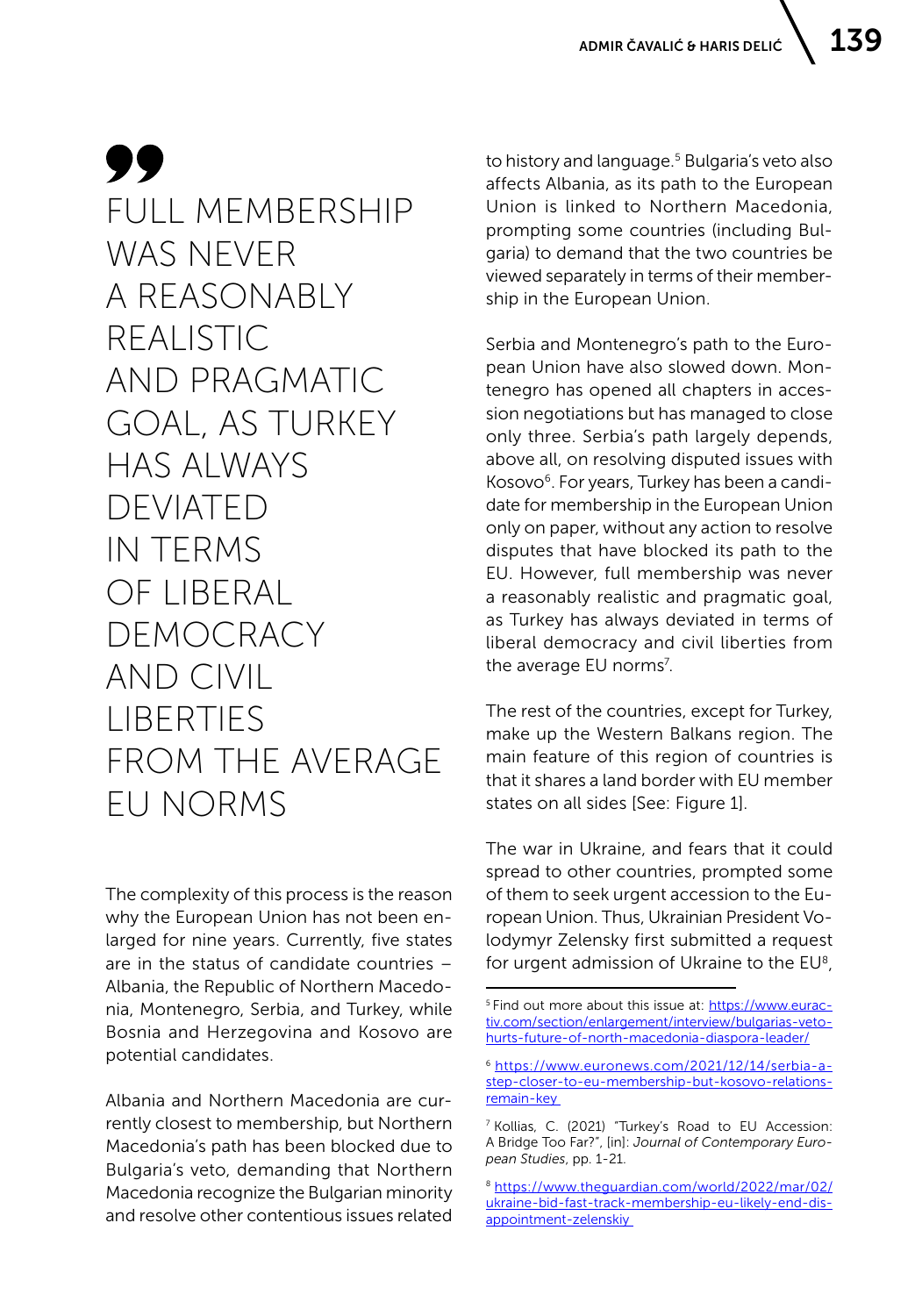

Figure 1: Western Balkans and the European Union

Source: Eyes on Europe. Available [online]: https://www.eyes-on-europe.eu/wp-content/uploads/image1-1024x788.pn

Georgia<sup>9</sup>, and Moldova<sup>10</sup> also applied for the EU membership. However, although this is a good time to do so, the question arises as to what extent the EU is ready to accept these countries as members, given that they have not undergone the necessary reform process that is binding on any country aspiring to join the EU<sup>11</sup>.

The possibility of fast-tracking EU membership for Ukraine was also discussed at the Summit held in Versailles on March 10<sup>th</sup> and 11<sup>th</sup>. While Estonia, Hungary, Latvia, Lithuania, and Poland supported the option, France, Germany, Spain, and the Netherlands opposed it. French President Emanuel Macron cited as a reason for France's opposition that it is not possible to open an accession procedure with a country at war. The Latvian Prime Minister, Christianis Karins, said it was important to show a clear, open door for EU membership for Ukraine.

It remains to be seen whether the momentum in which the world finds itself after Russia's attack on Ukraine will lead to a faster

<sup>9</sup> [https://www.dw.com/en/georgia-formally-applies-for](https://www.dw.com/en/georgia-formally-applies-for-eu-membership/a-61001839)[eu-membership/a-61001839](https://www.dw.com/en/georgia-formally-applies-for-eu-membership/a-61001839)

<sup>10</sup> [https://www.aljazeera.com/news/2022/3/3/moldova](https://www.aljazeera.com/news/2022/3/3/moldova-officially-applies-for-eu-membership)[officially-applies-for-eu-membership](https://www.aljazeera.com/news/2022/3/3/moldova-officially-applies-for-eu-membership)

<sup>&</sup>lt;sup>11</sup> According to Transparency International, in 2021, Ukraine ranked 121<sup>st</sup> out of 180 countries in terms of corruption in the public sector. See: [https://www.trans](https://www.transparency.org/en/countries/ukraine )[parency.org/en/countries/ukraine](https://www.transparency.org/en/countries/ukraine )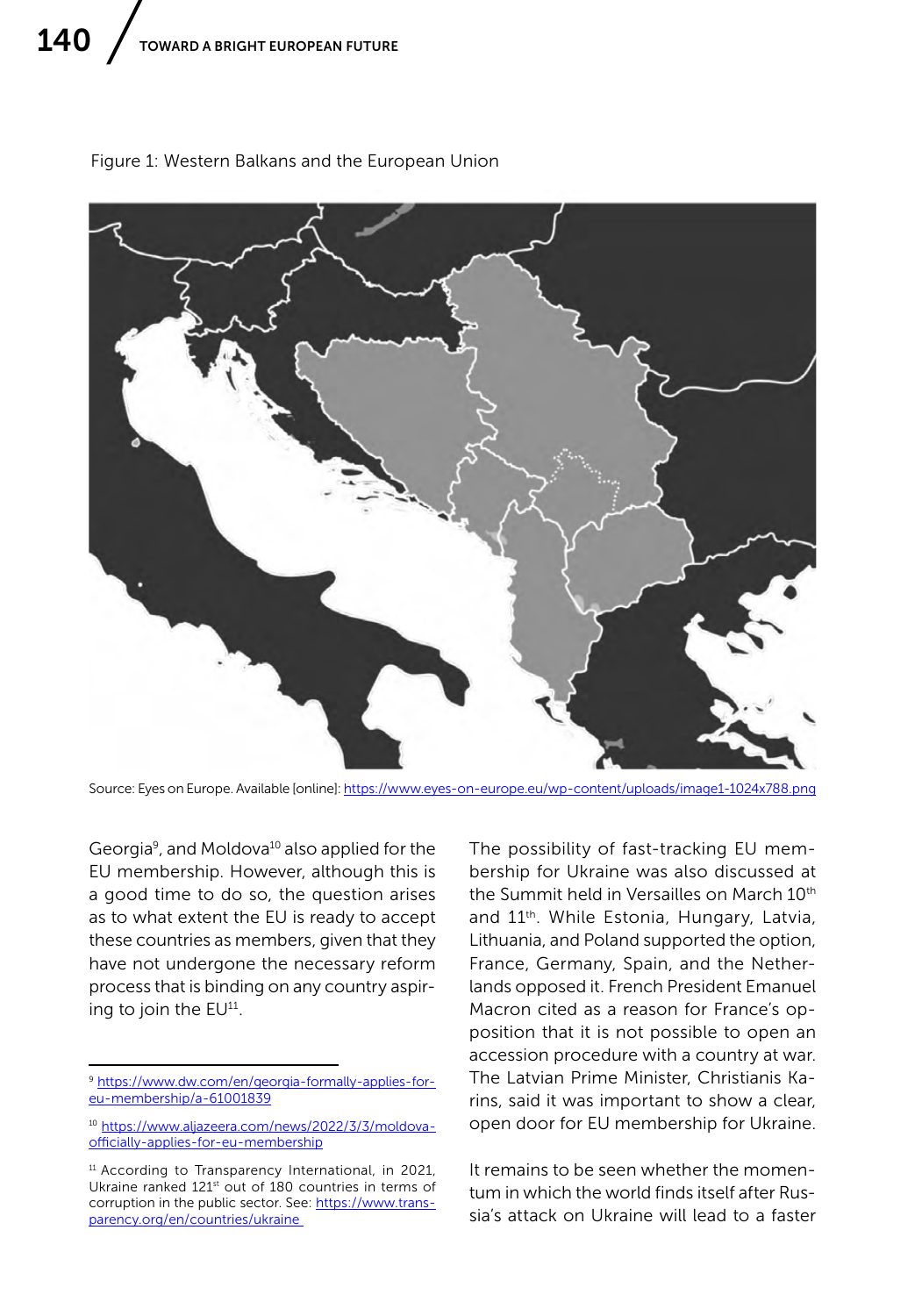and more flexible enlargement of the EU, for the first time in almost ten years.

### BOSNIA AND HERZEGOVINA AND THE EU

One of the main strategic goals of Bosnia and Herzegovina as a country is full membership in the European Union. The process of the state's accession to the EU implies the existence of political consensus, continuous cooperation, and undertaking numerous reforms in society with the aim of successful integration into the EU. The necessary steps make the process long and complex, especially for a country with a very specific political system – a state with three presidents, two entities<sup>12</sup>, one district, ten cantons, with over ten prime ministers and over a hundred ministers<sup>13</sup>

After the General Framework Agreement for Peace in Bosnia and Herzegovina (known as the 'Dayton Agreement') was signed in December 1995, ending the war, the first activities in the process of the state's accession to the European Union began. In 1998, the EU/B&H Consultative Working Group (CTF) was established to provide technical assistance in the areas of administration, regulatory framework, and policy. In the same year, the *Declaration on Special Relations between the EU and B&H* was signed, and it can be said that these were the first steps in the process of B&H's accession to the Union.

In 1999, the Stabilization and Association Process was launched, which gave Bosnia and Herzegovina the opportunity to join the European Union. One year later, in March

99 THE WAR IN UKRAINE, AND FEARS THAT IT COULD SPREAD TO OTHER COUN-TRIES, PROMPTED SOME OF THEM TO SEEK URGENT ACCESSION TO THE EUROPEAN UNION

2000, the EU Roadmap was published by EU Enlargement Commissioner Chris Patten, defining eighteen key conditions that the country must meet to start drafting a Feasibility Study to kick off negotiations on a Stabilization and Association Agreement<sup>14</sup>. The actual work on the said Feasibility Study began in March 2003.

At that time, the European Commission handed over to the Council of Ministers of Bosnia and Herzegovina a questionnaire of 346 questions on the economic and political organization of the state and other areas relevant to the Stabilization and Association Agreement. In November 2003, the European Commission adopted an evaluation of the Feasibility Study, which identified sixteen

<sup>&</sup>lt;sup>12</sup> The State of Bosnia and Herzegovina consists of two entities: the Federation of Bosnia and Herzegovina and Republika Srpska.

<sup>&</sup>lt;sup>13</sup> Find out more about the complexity of Bosnia and Herzegovina's administrative system at: [http://4liberty.eu/](http://4liberty.eu/wp-content/uploads/2018/05/ADMIR-ČAVALIĆ-_THE-CURIOUS-CASE-OF-DECENTRALIZATION-IN-BOSNIA-AND-HERZEGOVINA.pdf) [wp-content/uploads/2018/05/ADMIR-ČAVALIĆ-\\_THE-](http://4liberty.eu/wp-content/uploads/2018/05/ADMIR-ČAVALIĆ-_THE-CURIOUS-CASE-OF-DECENTRALIZATION-IN-BOSNIA-AND-HERZEGOVINA.pdf)[CURIOUS-CASE-OF-DECENTRALIZATION-IN-BOSNIA-](http://4liberty.eu/wp-content/uploads/2018/05/ADMIR-ČAVALIĆ-_THE-CURIOUS-CASE-OF-DECENTRALIZATION-IN-BOSNIA-AND-HERZEGOVINA.pdf)[AND-HERZEGOVINA.pdf](http://4liberty.eu/wp-content/uploads/2018/05/ADMIR-ČAVALIĆ-_THE-CURIOUS-CASE-OF-DECENTRALIZATION-IN-BOSNIA-AND-HERZEGOVINA.pdf)

<sup>14</sup> EU Enlargement Commissioner Chris Patten.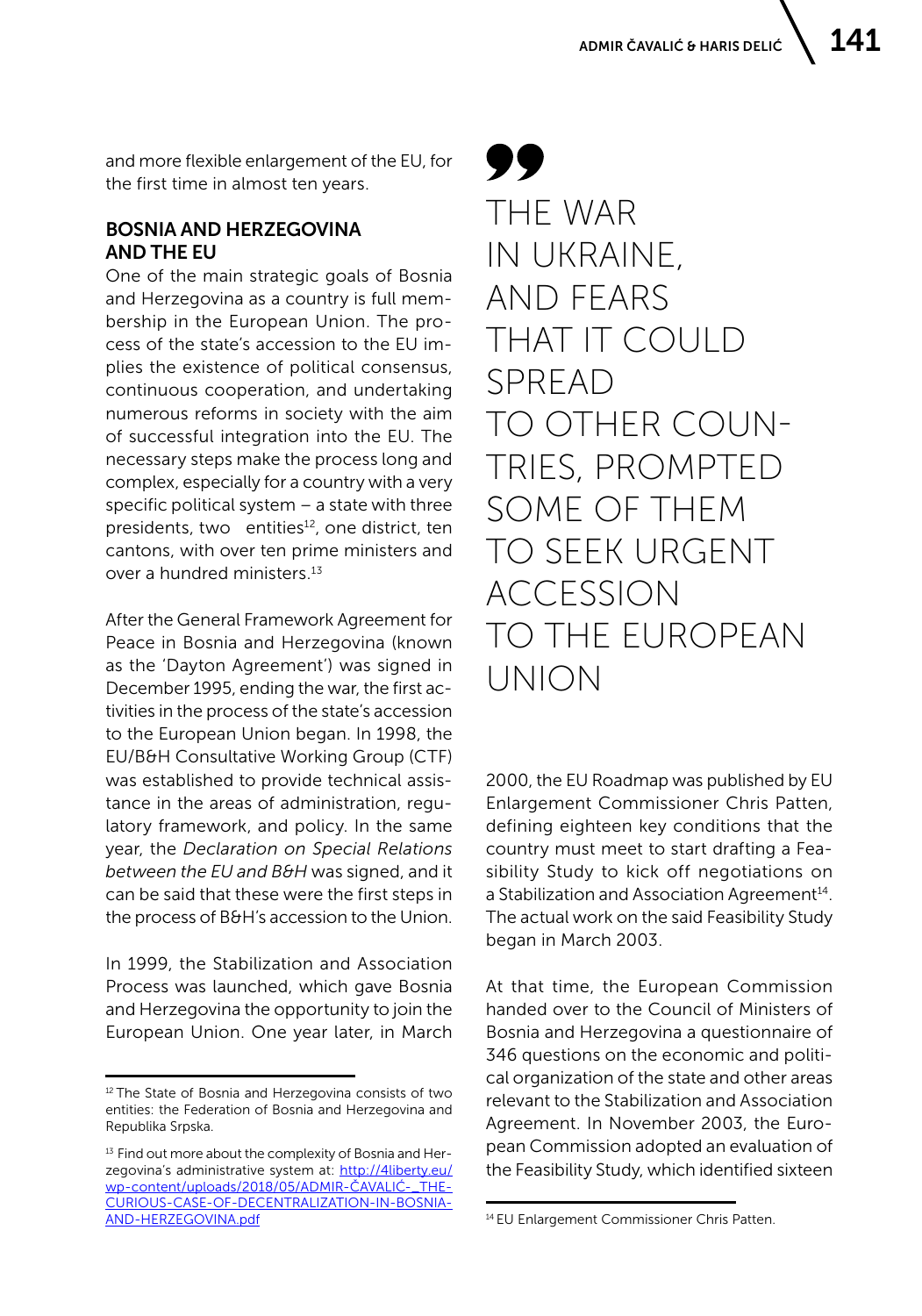priority areas for reform for the European Commission to recommend to the Council of the European Union to open Stabilization and Association negotiations with B&H.

Negotiations on a Stabilization and Association Agreement were officially launched in November 2005, and, in June 2008, the agreement was signed between Bosnia and Herzegovina and the EU, which entered into force on June 1, 2015. In December 2010, following the fulfillment of 174 technical requirements by the authorities in country, the EU Justice and Home Affairs Council decided to abolish the visa regime for citizens of Bosnia and Herzegovina, allowing them to travel freely to signatory countries of the Schengen Area.

It is important to mention the so-called 'British-German Initiative for B&H' from November 2014. The Initiative addressed the domestic authorities to commit in writing to implement institutional reforms at all levels, and to work with the European Union to develop a reform plan known as the 'Reform Agenda'. The main goal was to accelerate Bosnia and Herzegovina's progress towards EU membership.

On February 15, 2016, Bosnia and Herzegovina submitted a formal application for membership in the European Union. In December, the European Commission handed B&H a questionnaire, which allows the EU to assess a country's readiness to begin the accession process. Almost 1,200 people participated in the preparation of the answers to the questionnaire, and over 20,000 pages of text were prepared, all of which were submitted in February 2018 to the European Commission.

In June 2018, the European Commission submitted to the Council of Ministers an additional 655 questions to be answered to prepare an Opinion on Bosnia and

Herzegovina's application for membership in the European Union. B&H submitted answers in March 2019 (with a five-month delay).

In May 2019, the European Commission issued an Opinion on Bosnia and Herzegovina's application for membership in the European Union. The document identified fourteen key priorities that the country needed to achieve to open EU accession negotiations. It mentioned the need to undertake comprehensive reforms to ensure the stability of institutions that guarantee democracy, the rule of law, human rights, and the protection of minorities.

It was stated that Bosnia and Herzegovina is at an early stage when it comes to the level of readiness to take on the obligations arising from membership in the European Union. In December 2019, the EU Council adopted conclusions on the abovementioned Commission opinion on Bosnia and Herzegovina's application. Accord-

99 ONE OF THE MAIN STRATEGIC GOALS OF BOSNIA AND HERZEGOVINA AS A COUNTRY IS FULL MEMBERSHIP IN THE EUROPEAN UNION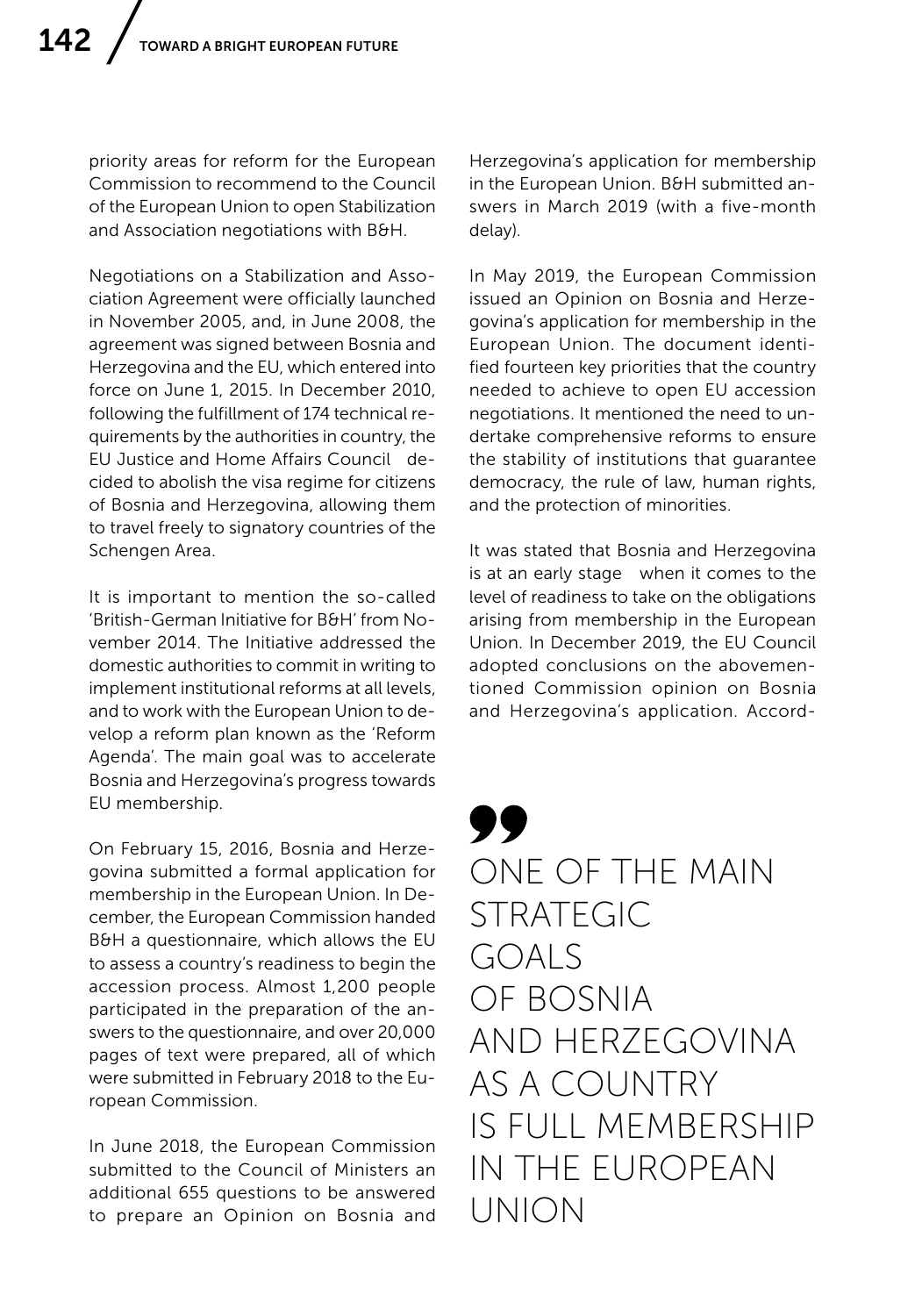ing to a May 2021 survey by Transparency International, two years after publishing the European Commission's Opinion, only one of the fourteen priorities had been fully implemented in a way that creates formal preconditions for its fulfillment, while five priorities were partially realized.

When it comes to the public's position on the accession process, the citizens of Bosnia and Herzegovina are mostly in favor of entry into the EU. According to a survey conducted in October 2020 by the Directorate for European Integration<sup>15</sup>, which operates as an agent of B&H Council of Ministers, as many as 3/4 of citizens would vote for the country's entry into the EU, and the reasons for this are primarily a guarantee of lasting peace and political stability, and increased freedom of movement for people, goods, and capital.

According to the same research, B&H citizens believe that the EU is interested in Bosnia and Herzegovina becoming a member because of its natural resources and ensuring stability and peace, as well as professional and skilled workers. This is probably a perception based on the current trend of departure of skilled labor. It is estimated that half a million residents left the B&H in nine years,<sup>16</sup> mostly to EU countries for work. This is a lot for a country that, according to the last census from 2013, had 3.5 million inhabitants.

## CURRENT CHALLENGES

There are many challenges that Bosnia and Herzegovina face on its path to the EU. First, these reasons are political in nature. According to the European Parliamentary

# 99 THE CITIZENS OF BOSNIA AND HERZEGOVINA ARE MOSTLY IN FAVOR OF ENTRY INTO THE EU

Research Service<sup>17</sup>, Bosnia and Herzegovina received around EUR 1.19 billion in pre-accession funding between 2007 and 2020. However, according to a 2020 report by the European Commission<sup>18</sup>, the commitment of representatives of all levels of government to achieving the EU's strategic goals of integration remained largely declarative, without specifically undertaken activities.

Adopting the European Commission's 2019/2020 report for Bosnia and Herzegovina, the European Parliament sent a clear message welcoming the efforts made so far to become an EU member. However, many more reforms are still needed – especially those that relate to the efficient functioning of independent and accountable democratic institutions, which are contained in the fourteen priorities<sup>19</sup>. Bosnia and Herzegovina has also not implemented key economic

<sup>15</sup> [http://vpi.ba/en/2021/08/12/bih-citizens-support-for](http://vpi.ba/en/2021/08/12/bih-citizens-support-for-eu-accession-how-relevant-is-it/ )[eu-accession-how-relevant-is-it/](http://vpi.ba/en/2021/08/12/bih-citizens-support-for-eu-accession-how-relevant-is-it/ ) 

<sup>16</sup> [https://www.aa.com.tr/ba/balkan/bih-za-devet](https://www.aa.com.tr/ba/balkan/bih-za-devet-godina-napustilo-skoro-pola-miliona-građana-ljudi-najviše-odlaze-zbog-nestabilne-političke-situacije/2452190)[godina-napustilo-skoro-pola-miliona-građana](https://www.aa.com.tr/ba/balkan/bih-za-devet-godina-napustilo-skoro-pola-miliona-građana-ljudi-najviše-odlaze-zbog-nestabilne-političke-situacije/2452190)[ljudi-najviše-odlaze-zbog-nestabilne-političke](https://www.aa.com.tr/ba/balkan/bih-za-devet-godina-napustilo-skoro-pola-miliona-građana-ljudi-najviše-odlaze-zbog-nestabilne-političke-situacije/2452190)[situacije/2452190](https://www.aa.com.tr/ba/balkan/bih-za-devet-godina-napustilo-skoro-pola-miliona-građana-ljudi-najviše-odlaze-zbog-nestabilne-političke-situacije/2452190) [in Bosnian]

<sup>17</sup> [https://cor.europa.eu/en/events/Documents/](https://cor.europa.eu/en/events/Documents/CIVEX/6th-enlargement-day/Bosnia%20and%20Herzegovina%20-%20Difficult%20path%20towards%20EU%20membership.pdf  ) [CIVEX/6th-enlargement-day/Bosnia%20and%20Herze](https://cor.europa.eu/en/events/Documents/CIVEX/6th-enlargement-day/Bosnia%20and%20Herzegovina%20-%20Difficult%20path%20towards%20EU%20membership.pdf  )[govina%20-%20Difficult%20path%20towards%20EU%20](https://cor.europa.eu/en/events/Documents/CIVEX/6th-enlargement-day/Bosnia%20and%20Herzegovina%20-%20Difficult%20path%20towards%20EU%20membership.pdf  ) [membership.pdf](https://cor.europa.eu/en/events/Documents/CIVEX/6th-enlargement-day/Bosnia%20and%20Herzegovina%20-%20Difficult%20path%20towards%20EU%20membership.pdf  ) 

<sup>18</sup> [https://ec.europa.eu/neighbourhood-enlargement/](https://ec.europa.eu/neighbourhood-enlargement/system/files/2020-10/bosnia_and_herzegovina_report_2020.pdf ) [system/files/2020-10/bosnia\\_and\\_herzegovina\\_re](https://ec.europa.eu/neighbourhood-enlargement/system/files/2020-10/bosnia_and_herzegovina_report_2020.pdf )[port\\_2020.pdf](https://ec.europa.eu/neighbourhood-enlargement/system/files/2020-10/bosnia_and_herzegovina_report_2020.pdf ) 

<sup>19</sup> [https://www.slobodnaevropa.org/a/evropski-parla](https://www.slobodnaevropa.org/a/evropski-parlament-usvojio-rezoluciju-o-bih/31324670.html)[ment-usvojio-rezoluciju-o-bih/31324670.html](https://www.slobodnaevropa.org/a/evropski-parlament-usvojio-rezoluciju-o-bih/31324670.html) [in Bosnian]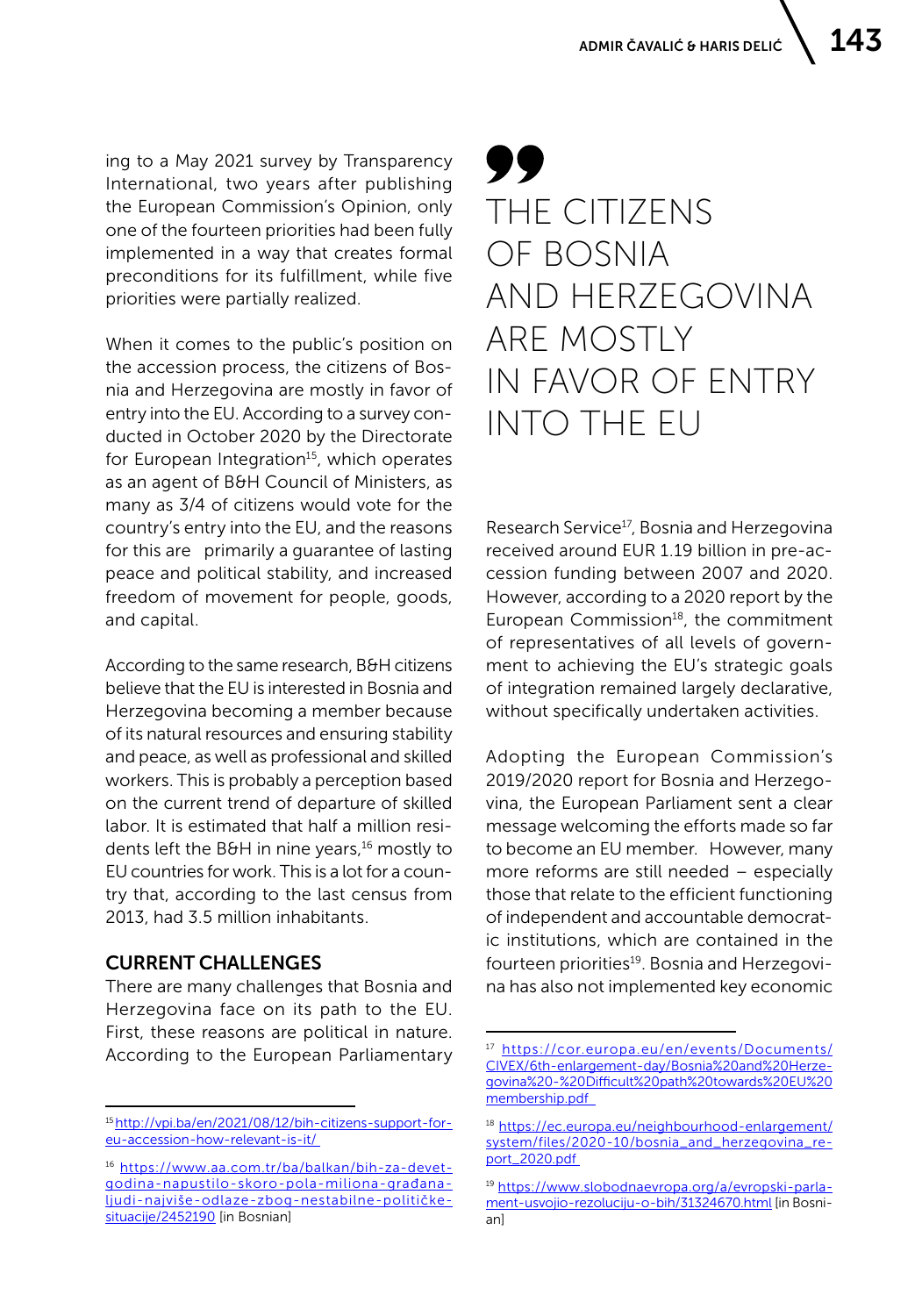reforms<sup>20</sup>, leading to modest economic growth of  $2-3\%$  per year<sup>21</sup> during the period of 2015-2020<sup>22</sup>, which is insufficient in line with the existing development base.

From all the above, it can be concluded that Bosnia and Herzegovina's path to EU membership has been halted for the time being. The situation has been further aggravated by the war in Ukraine and fears that the conflict could spread to the Western Balkans. Therefore, the European Union has sent an additional 500 troops to Bosnia and Herzegovina as a precaution in case of any instability $23$ .

Some experts believe<sup>24</sup>that Vladimir Putin might want to expand the conflict into Bosnia and Herzegovina in a bid to divert the attention of the West from Ukraine. The sending of EUFOR troops to B&H speaks as a precautionary measure. In addition,, EU-FOR stated that 3,500 reserve forces were on standby and could be deployed at any time25. Apart from soldiers, military equipment was also sent, including armored personnel carriers and unarmored vehicles<sup>26</sup>.

As announced in early March 2022, French military planes will fly over Bosnia and Herzegovina in order to, according to EUFOR, show the EU's commitment to a safe and stable environment in the country<sup>27</sup>. The Ukrainian crisis could very quickly turn into the Balkan crisis, and the highest price would be paid by Bosnia and Herzegovina as the greatest victim of the wars fought in the 1990s. Russia's ambassador to Bosnia and Herzegovina, Igor Kalbukhov said that the country could suffer the same fate as Ukraine if it decides to join NATO<sup>28</sup>. Certainly, the increased interest of the European Union in the fate of the country can be beneficial to its European path.

Due to this danger, former high representatives in B&H, Valentin Inzko and Cristian Schwarz Shilling<sup>29</sup>, addressed the European Commission, demanding that the European Union admit Bosnia and Herzegovina to membership as quickly and unbureaucratically as possible. In their address, the presidents of the European Commission stated that Serbia and Bosnian entity Republic of Srpska did not achieve their goals during the 1990s (the Greater Serbia ideology meaning 'all Serbs living in one state'), and that there is a risk that they could try to achieve that again.

Another reason that is blocking the EU path is the strengthening of nationalist and separatist rhetoric coming from one member of the Presidency of B&H, Milorad Dodik. He openly threatens the sovereignty and territorial integrity as well as the constitutional order and implementation of the Dayton Peace Agreement, which poses a security threat. The UN High Representative for

<sup>&</sup>lt;sup>20</sup> The text of Reform Agenda for Bosnia and Herzegovina 2015-2018 is available here: [https://europa.ba/wp-con](https://europa.ba/wp-content/uploads/2015/09/Reform-Agenda-BiH.pdf)[tent/uploads/2015/09/Reform-Agenda-BiH.pdf](https://europa.ba/wp-content/uploads/2015/09/Reform-Agenda-BiH.pdf)

<sup>21</sup> [https://www.freiheit.org/sites/default/files/2022-01/](https://www.freiheit.org/sites/default/files/2022-01/rer_qr_2021_bhs.pdf) [rer\\_qr\\_2021\\_bhs.pdf](https://www.freiheit.org/sites/default/files/2022-01/rer_qr_2021_bhs.pdf)

<sup>22</sup> [https://data.worldbank.org/indicator/NY.GDP.MKTP.](https://data.worldbank.org/indicator/NY.GDP.MKTP.KD.ZG?locations=BA) [KD.ZG?locations=BA](https://data.worldbank.org/indicator/NY.GDP.MKTP.KD.ZG?locations=BA)

<sup>23</sup> [https://www.aljazeera.com/news/2022/2/24/eu](https://www.aljazeera.com/news/2022/2/24/eu-boosts-bosnia-force-after-russias-invasion-of-ukraine)[boosts-bosnia-force-after-russias-invasion-of-ukraine](https://www.aljazeera.com/news/2022/2/24/eu-boosts-bosnia-force-after-russias-invasion-of-ukraine)

<sup>24</sup> [https://www.euractiv.com/section/enlargement/](https://www.euractiv.com/section/enlargement/opinion/serbias-loyalty-to-putin-threatens-renewed-conflict-in-the-heart-of-europe/ ) [opinion/serbias-loyalty-to-putin-threatens-renewed](https://www.euractiv.com/section/enlargement/opinion/serbias-loyalty-to-putin-threatens-renewed-conflict-in-the-heart-of-europe/ )[conflict-in-the-heart-of-europe/](https://www.euractiv.com/section/enlargement/opinion/serbias-loyalty-to-putin-threatens-renewed-conflict-in-the-heart-of-europe/ ) 

<sup>&</sup>lt;sup>25</sup> [https://www.klix.ba/vijesti/bih/oklopna-vozila-eufor](https://www.klix.ba/vijesti/bih/oklopna-vozila-eufor-a-pristizu-u-bih-preko-prijelaza-u-bosanskom-samcu/220306059)[a-pristizu-u-bih-preko-prijelaza-u-bosanskom-sam](https://www.klix.ba/vijesti/bih/oklopna-vozila-eufor-a-pristizu-u-bih-preko-prijelaza-u-bosanskom-samcu/220306059)[cu/220306059](https://www.klix.ba/vijesti/bih/oklopna-vozila-eufor-a-pristizu-u-bih-preko-prijelaza-u-bosanskom-samcu/220306059) [in Bosnian]

<sup>27</sup> [https://www.klix.ba/vijesti/svijet/francuski-vojni-avioni](https://www.klix.ba/vijesti/svijet/francuski-vojni-avioni-u-narednim-danima-obavljat-ce-trenazne-letove-bh-nebom/220305040)[u-narednim-danima-obavljat-ce-trenazne-letove-bh](https://www.klix.ba/vijesti/svijet/francuski-vojni-avioni-u-narednim-danima-obavljat-ce-trenazne-letove-bh-nebom/220305040)[nebom/220305040](https://www.klix.ba/vijesti/svijet/francuski-vojni-avioni-u-narednim-danima-obavljat-ce-trenazne-letove-bh-nebom/220305040) [in Bosnian]

<sup>28</sup> [https://www.independent.co.uk/news/world/europe/](https://www.independent.co.uk/news/world/europe/russia-bosnia-herzegovina-ukraine-nato-b2038436.html ) [russia-bosnia-herzegovina-ukraine-nato-b2038436.html](https://www.independent.co.uk/news/world/europe/russia-bosnia-herzegovina-ukraine-nato-b2038436.html ) 

<sup>&</sup>lt;sup>29</sup> [https://www.dw.com/hr/apel-biv%C5%A1ih-visokih](https://www.dw.com/hr/apel-biv%C5%A1ih-visokih-predstavnika-za-brzi-prijam-bih-u-eu/a-60985759)[predstavnika-za-brzi-prijam-bih-u-eu/a-60985759](https://www.dw.com/hr/apel-biv%C5%A1ih-visokih-predstavnika-za-brzi-prijam-bih-u-eu/a-60985759) [in Bosnian]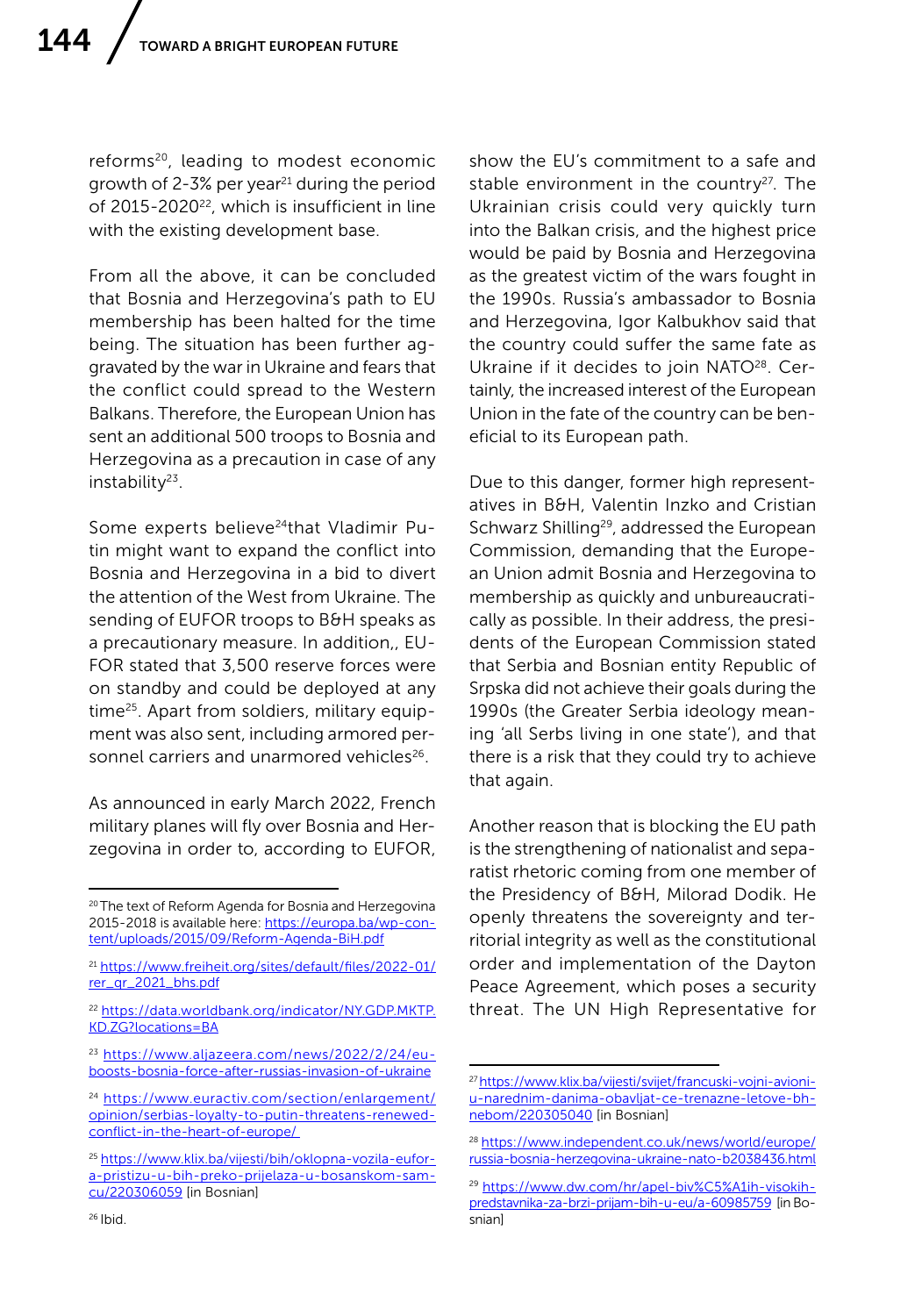99 AS PRESIDENT VOLODYMYR ZELENSKY GETS A STANDING OVATION IN THE EUROPEAN PARLIAMENT, AND WINS SUPPORT FOR UKRAINE'S EU MEMBERSHIP APPLICATION, WESTERN BALKAN WOULD-BE FU MEMBERS, STUCK IN THE WAITING ROOM FOR YEARS, ARE WONDERING WHAT THIS MAY MEAN FOR THEM

Bosnia and Herzegovina, Valentin Inzko, said in May 2021 that Milorad Dodik was pursuing a policy aimed at disintegrating the country. This is why the implementation of the reforms set before B&H for it to become a member of the EU is at a complete standstill.

Political representatives of the Bosniak Serbs blocked the work of state institutions. They want to show that B&H cannot function and exists as an independent and sovereign state. Because of all these actions, many European countries are considering imposing sanctions on Milorad Dodik, his associates, and the companies associated with them<sup>30</sup>. The U.S. Department of Treasury's Office of Foreign Assets Control imposed sanctions on him in January 2022<sup>31</sup>, and similar decisions are expected in European countries in the coming months.

Although the EU adopted in 2018 a new enlargement strategy for the Balkans, in which it acknowledged a "historic window of opportunity" for binding the six countries that are still not members with the European Union, another challenge is strengthening right-wing movements within the EU that are blocking the progress. Contrarian voices within the EU that seek to slow down – or even stop – enlargement in the Balkans continue to be effective at stopping the efforts of the Balkan countries to advance the process $32$ .

When it comes to B&H, there is another aspect that complicates the accession process. Bosnia and Herzegovina is a predominantly Muslim country, with more of 50% of Muslims living there. These are European Muslims – mostly representatives of the Bosniak nation. Right-wing policies within the EU, such as Orbán`s or Janša`s do not favor the idea of joining a predominantly Muslim country within the EU. The political arena is riddled with anti-immigration

<sup>30</sup> See, for example: [https://hr.n1info.com/english/news/](https://hr.n1info.com/english/news/uk-confirm-their-support-for-sanctions-against-bosnian-serb-leader-dodik/) [uk-confirm-their-support-for-sanctions-against-bos](https://hr.n1info.com/english/news/uk-confirm-their-support-for-sanctions-against-bosnian-serb-leader-dodik/)[nian-serb-leader-dodik/](https://hr.n1info.com/english/news/uk-confirm-their-support-for-sanctions-against-bosnian-serb-leader-dodik/)

<sup>31</sup> More at: [https://home.treasury.gov/news/press-re](https://home.treasury.gov/news/press-releases/jy0549)[leases/jy0549](https://home.treasury.gov/news/press-releases/jy0549)

<sup>32</sup> [https://www.euractiv.com/section/enlargement/](https://www.euractiv.com/section/enlargement/opinion/the-eu-should-resist-moves-to-halt-balkan-enlargement/) [opinion/the-eu-should-resist-moves-to-halt-balkan](https://www.euractiv.com/section/enlargement/opinion/the-eu-should-resist-moves-to-halt-balkan-enlargement/)[enlargement/](https://www.euractiv.com/section/enlargement/opinion/the-eu-should-resist-moves-to-halt-balkan-enlargement/)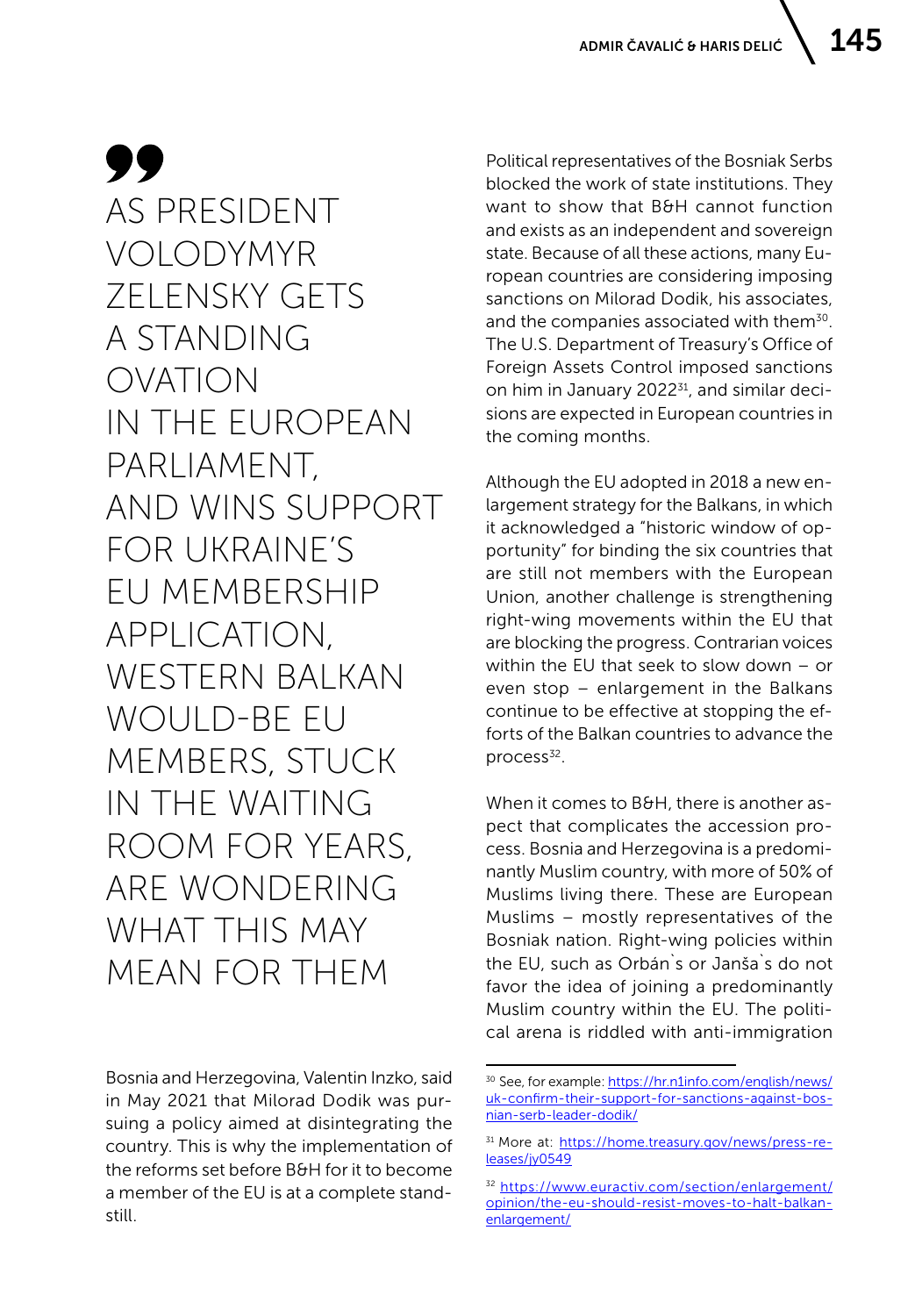attitudes, which are often presented as xenophobic.

Anti-immigrant extremist attitudes in Europe can be classified as racist, which is confirmed by the fact that 38% of Europeans believe that immigration outside the EU is a bigger problem than an opportunity $33$ . On the other hand, poll results show that support for EU membership is strongest in Bosnia's Muslim (Bosniak) community (with 97% in favor), followed by 85% of Bosnian Croats, and 78% of Bosnian Serbs<sup>34</sup>.

Dodik's renewed, purposeful and increased usage of the term 'Muslim' aims to reduce the entire Bosniak people to a religious group only, and portray them as foreigners in Europe. He finds open support from Viktor Orbán, the Prime Minister of Hungary, and Janez Janša, the Prime Minister of Slovenia, two of the most xenophobic and openly vocal anti-Muslim leaders in Europe<sup>35</sup>. These politicians seem united in what they call the 'defense of Europe,' a familiar line that was often used in the 1990s<sup>36</sup>

## POTENTIAL SCENARIOS AND ALTERNATIVES

As President Volodymyr Zelensky gets a standing ovation in the European Parliament, and wins support for Ukraine's EU membership application, Western Balkan would-be EU members, stuck in the waiting room for years, are wondering what this may

## TT THERE ARE CURRENTLY THREE SCENARIOS FOR BOSNIA AND HERZEGOVINA IN TERMS OF ITS POSITION IN/ TOWARD THE EU

mean for them<sup>37</sup>. Membership in the European Union should certainly be a priority for Bosnia and Herzegovina and the region. This move will ensure peace and open the opportunity for economic progress, entry into the European Union market, greater freedom of trade in goods and services, and the access to various projects that will ultimately contribute to the country's development. Therefore, the current historical moment should be taken advantage of and, possibly – following the example of Ukraine and Georgia, – the EU should be formally asked to accept B&H as a member due to the security threats that the country is facing. This idea is currently gaining more traction in Bosnia and Herzegovina.

Due to the delay in the process of joining the European Union, the Open Balkans initiative emerged as one of the opportunities for freer trade of goods and services between the Western Balkans and non-EU countries. Serbia, Albania, and North Macedonia

<sup>33</sup> [https://vpi.ba/en/2021/07/09/epidemic-of-neo-na](https://vpi.ba/en/2021/07/09/epidemic-of-neo-nazism-in-europe)[zism-in-europe/](https://vpi.ba/en/2021/07/09/epidemic-of-neo-nazism-in-europe)

<sup>34</sup> Brljavac, B. (2011) "Europeanisation Process of Bosnia and Herzegovina: Responsibility of the European Union?", *Balkanologie*, Vol.XIII(1-2).

<sup>&</sup>lt;sup>35</sup> See, for example: [https://www.aljazeera.com/](https://www.aljazeera.com/news/2019/2/10/hungarys-orban-vows-defence-of-christian-europe) [news/2019/2/10/hungarys-orban-vows-defence-of](https://www.aljazeera.com/news/2019/2/10/hungarys-orban-vows-defence-of-christian-europe)[christian-europe,](https://www.aljazeera.com/news/2019/2/10/hungarys-orban-vows-defence-of-christian-europe) and: [https://www.total-slovenia-news.](https://www.total-slovenia-news.com/politics/2442-jansa-calls-on-european-people-party-s-to-defend-europe-from-cultural-marxism-islam) [com/politics/2442-jansa-calls-on-european-people](https://www.total-slovenia-news.com/politics/2442-jansa-calls-on-european-people-party-s-to-defend-europe-from-cultural-marxism-islam)[party-s-to-defend-europe-from-cultural-marxism-islam](https://www.total-slovenia-news.com/politics/2442-jansa-calls-on-european-people-party-s-to-defend-europe-from-cultural-marxism-islam)

<sup>36</sup> [https://newlinesmag.com/argument/in-bosnia-the](https://newlinesmag.com/argument/in-bosnia-the-eastern-question-is-rising-again/)[eastern-question-is-rising-again/](https://newlinesmag.com/argument/in-bosnia-the-eastern-question-is-rising-again/)

<sup>37</sup> [https://balkaninsight.com/2022/03/07/western-bal](https://balkaninsight.com/2022/03/07/western-balkans-eu-hopes-rise-amid-clamour-of-war/)[kans-eu-hopes-rise-amid-clamour-of-war/](https://balkaninsight.com/2022/03/07/western-balkans-eu-hopes-rise-amid-clamour-of-war/)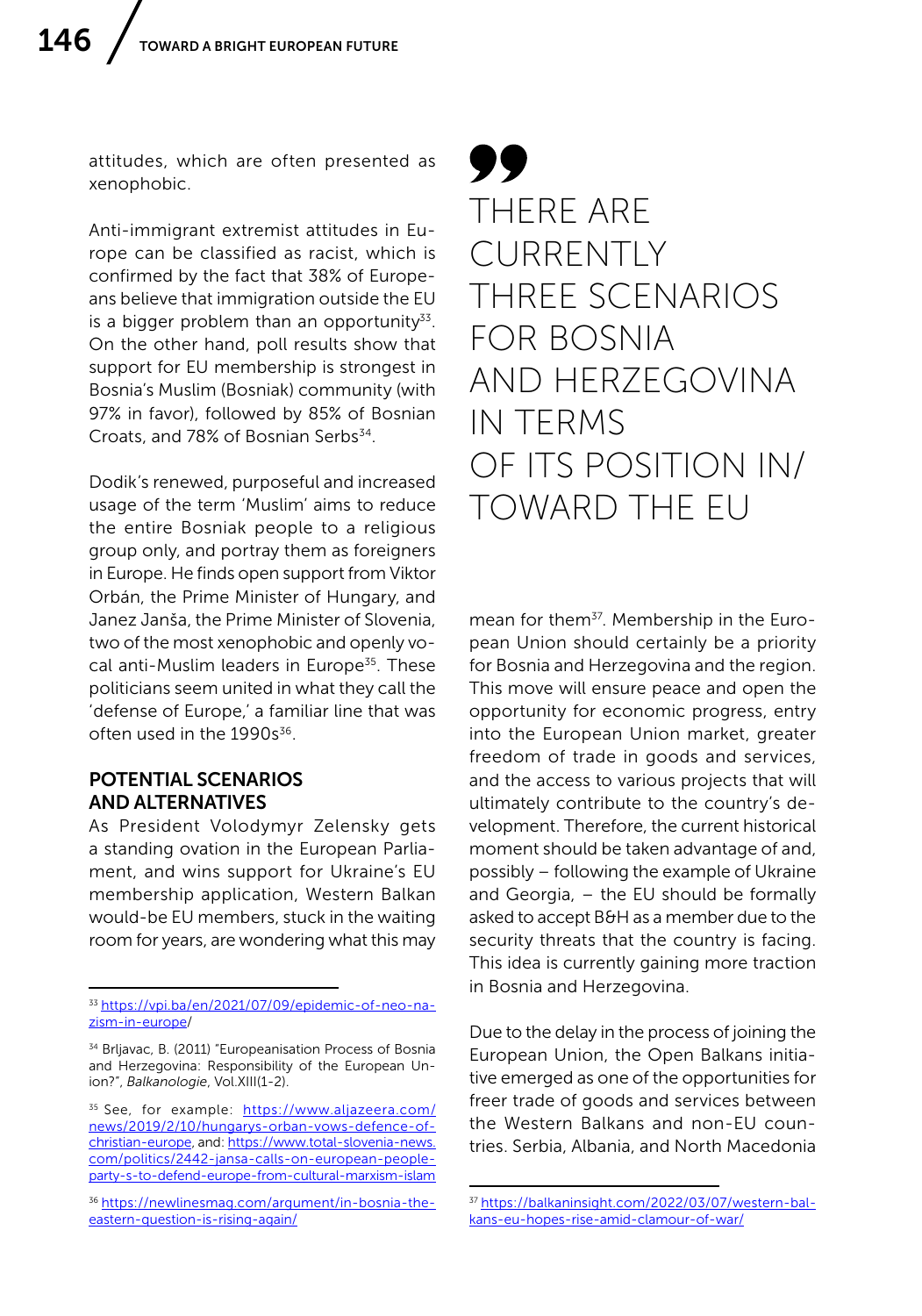already entered several agreements on the introduction of numerous privileges and facilitation in business.

On the other hand, Bosnia and Herzegovina, Kosovo, and Montenegro did not join the initiative for fear that it would strengthen Serbia's influence in the region. If Bosnia and Herzegovina joined the Open Balkans, and if the idea comes to life, the exchange of goods between the countries of the Western Balkans could be intensified. This is the reason why the initiative is called 'Mini Schengen'. Economically, the "Open Balkans" goes beyond the previous CEFTA agreement and offers better integration of the region. Moreover, it also has the support of Western European countries, which have urged Montenegro to join it $^{38}$ .

Another scenario is economic integration with the European Union. Without a clear prospect of enlargement, the countries of the Balkans will remain exposed to the destabilizing forces (nationalism that led to the war in the 1990s with hundreds of thousands of victims). This solution would come in handy to those actors who are already seeking influence over the Balkans –Russia, Turkey, the Arab states, and China are trying to expand their influence across the Balkans, whether covertly, through soft power, or through targeted investments<sup>39</sup>. Considering that EU accession seems to be still some way for most or all of the Western Balkans, an interim step in economic terms needs to be considered.

However, many fear half measures, and understandably: it can look like second-class membership which could become permanent. Yet, it is certainly better than the *status* 

99 EU INTEGRATION IS A GUARANTEE OF PEACE AND SECURITY FOR BOSNIA AND HERZEGOVINA, AND, CONSEQUENT-LY, FOR THE ENTIRE WESTERN BALKANS

*quo* and could provide many of the economic benefits of accession ahead of full membership. This, in turn, might help the region to start bridging the gap in terms of economic development when compared to the European Union and Central and Eastern Europe. This could include fuller integration into the EU single market and customs union, greater access to the EU budget (with the necessary conditionality attached), and more direct EU support for industrial development in the Western Balkans. This, however, implies that a deepening of regional ties is more a consequence of, rather than a prerequisite for, EU accession<sup>40</sup>.

In short, there are currently three scenarios for Bosnia and Herzegovina in terms of its position in/toward the EU: entry of the

<sup>38</sup> [https://balkaninsight.com/2022/01/18/montenegro](https://balkaninsight.com/2022/01/18/montenegro-being-urged-to-join-risky-open-balkan-initiative-analyst/)[being-urged-to-join-risky-open-balkan-initiative-ana](https://balkaninsight.com/2022/01/18/montenegro-being-urged-to-join-risky-open-balkan-initiative-analyst/)[lyst/](https://balkaninsight.com/2022/01/18/montenegro-being-urged-to-join-risky-open-balkan-initiative-analyst/)

<sup>39</sup> [https://ba.boell.org/en/2019/05/23/what-direction](https://ba.boell.org/en/2019/05/23/what-direction-western-balkans-more-right-wing-eu )[western-balkans-more-right-wing-eu](https://ba.boell.org/en/2019/05/23/what-direction-western-balkans-more-right-wing-eu ) 

<sup>40</sup> [https://biepag.eu/blog/western-balkan-economic](https://biepag.eu/blog/western-balkan-economic-integration-with-the-eu-time-for-more-ambition/)[integration-with-the-eu-time-for-more-ambition/](https://biepag.eu/blog/western-balkan-economic-integration-with-the-eu-time-for-more-ambition/)